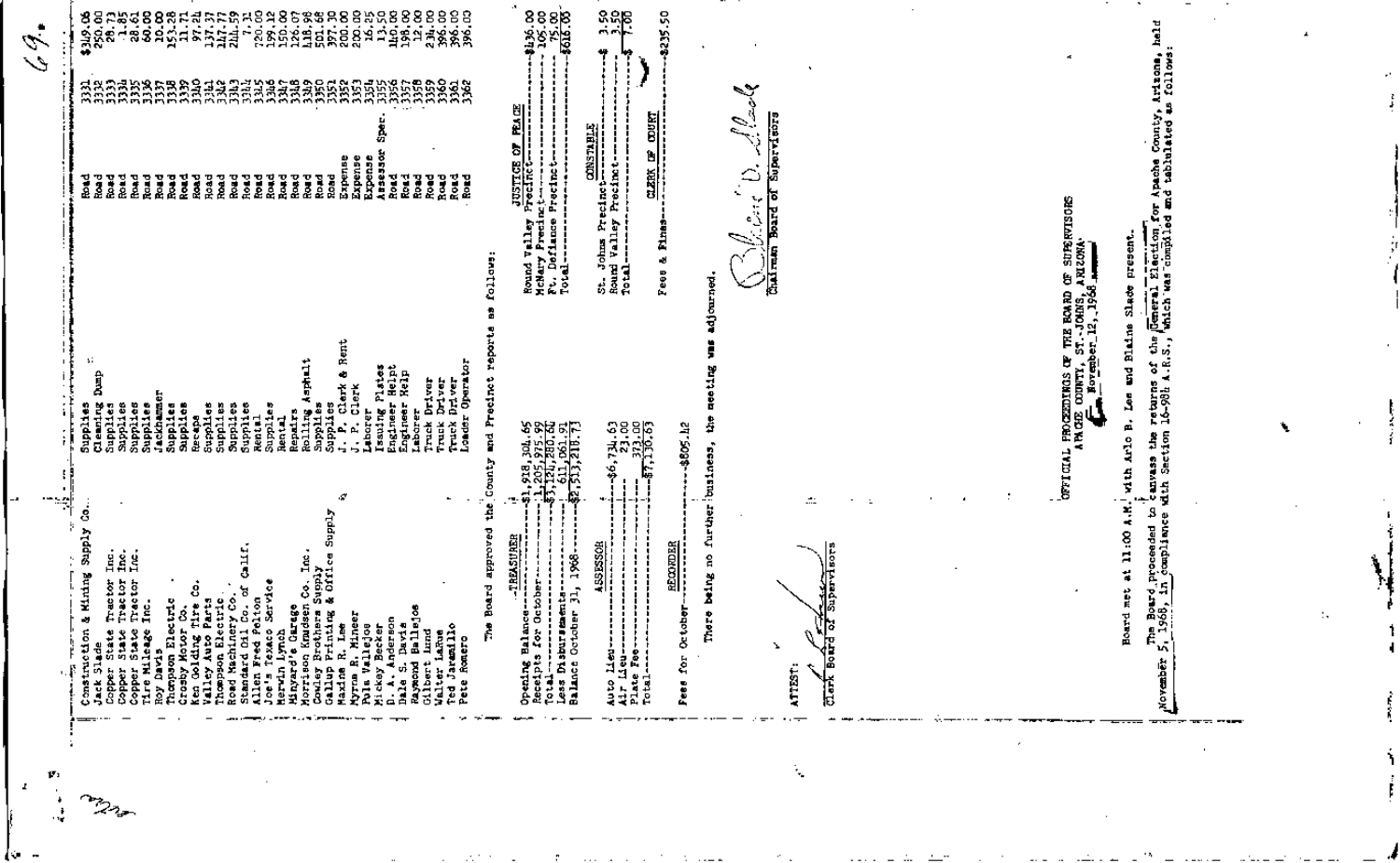|                                                                                                                                                                                                                                                                                           |                  |                   | OFFICIAL RETURNS OF APACHE COUNTI ORKERAL ELECTION                         |                            |                                                    |                                                 | November 5, 1968               |                                   |                                                 |                                           |                                                                                                  |                                      |                             |                                                                   |                                  |                                                                      |                                                 |                                   |                                           |                                  |                                                                                                            |
|-------------------------------------------------------------------------------------------------------------------------------------------------------------------------------------------------------------------------------------------------------------------------------------------|------------------|-------------------|----------------------------------------------------------------------------|----------------------------|----------------------------------------------------|-------------------------------------------------|--------------------------------|-----------------------------------|-------------------------------------------------|-------------------------------------------|--------------------------------------------------------------------------------------------------|--------------------------------------|-----------------------------|-------------------------------------------------------------------|----------------------------------|----------------------------------------------------------------------|-------------------------------------------------|-----------------------------------|-------------------------------------------|----------------------------------|------------------------------------------------------------------------------------------------------------|
| USTICE OF SUPREME COURT                                                                                                                                                                                                                                                                   | A<br>R<br>т<br>T | P<br>I<br>N<br>в  | c<br>H<br>τ<br>ĸ<br>L<br>Е                                                 | ¢<br>٥<br>N<br>c<br>н<br>٥ | Е<br>A<br>a<br>۸<br>R                              | Þ<br>Ť,<br>D<br>E<br>Г<br>1<br>۸<br>M<br>c<br>Ē | 0.<br>A<br>N<br>A<br>D<br>٥    | G<br>R<br>Ł<br>E<br>R             | Į,<br>υ<br>к<br>¥<br>c<br>Ħ<br>U<br>x<br>۸<br>I | L<br>Ù<br>₽<br>т<br>٥<br>n                | Ν<br>c<br>N<br>٨<br>R<br>ï                                                                       | N<br>υ<br>T<br>R<br>I<br>٥<br>s<br>0 | Р<br>U<br>Е<br>Ŕ.<br>c<br>o | s<br>P<br>R<br>Ι.<br>N<br>о<br>E<br>R<br>v<br>1<br>L<br>Ŀ<br>Е    | s<br>т.<br>J<br>٥<br>н<br>π<br>з | 5<br>т.<br>м<br>I<br>c<br>Н<br>۸<br>E<br>L<br>з                      | T<br>в<br>В<br>c<br>N<br>٥<br>\$<br>P<br>0<br>s | v<br>Е<br>R<br>Ν<br>۰<br>N        | w<br>I<br>D<br>E<br>R<br>U<br>I<br>и<br>5 | в<br>5<br>E<br>Ħ<br>т<br>E,<br>Е | т<br>о<br>т                                                                                                |
| harles C. Herstein--------<br>eck D. H. Hays------------                                                                                                                                                                                                                                  |                  |                   | 21 81<br>Ll 165                                                            | 12                         | 86 43 54<br>19 161 137 119                         |                                                 |                                | щ<br>12                           | 15<br>23.                                       | 19<br>15                                  | 42                                                                                               | 74 11<br>3.                          |                             | 83 129 163 72<br>77 160 182 135                                   |                                  |                                                                      | 20<br>28                                        | э.<br>12                          |                                           |                                  | 19 132 1057<br>37 97 1465                                                                                  |
| UDGE OF CUTRI OF APPEALS<br>mass Duke Cameron---------                                                                                                                                                                                                                                    |                  |                   | 50 216                                                                     |                            | 22 174 151 157                                     |                                                 |                                | 20                                | 31                                              | 33                                        | 66                                                                                               |                                      |                             | 12 134 225 253 181                                                |                                  |                                                                      | 45                                              | 18.                               |                                           |                                  | 54 195 2057                                                                                                |
| <b>TATE TAX COMMISSIONER</b><br>ernard C. Duskin-----------<br>ohn M. Hazələtt------------                                                                                                                                                                                                |                  |                   | 30 117 L<br>22 109 15 106                                                  |                            | 11 99                                              | - 77<br>84                                      | 80.<br>85                      | 11<br>14                          | 20<br>13                                        | 17                                        | 64<br>17 42                                                                                      | 9<br>4                               |                             | 69 127 188 109<br>78 130 111 87                                   |                                  |                                                                      | 26<br>22                                        | 12                                |                                           |                                  | 22 101 1192<br>7 33 97 1076                                                                                |
| RESIDENTIAL ELECTORS<br>խբբիր բy-------------------<br>i günesesessesse seestavat<br>allace-------------------<br><u>cCarthy-----------------</u><br>leaver----------------------<br>lomen---------------------- SL<br><u>alstead-------------------- SW</u>                              | D<br>R           | 17<br>٥<br>o<br>٥ | 26 162<br>10 171<br>20<br>5<br>ı<br>o<br>٥                                 | 4<br>۰<br>٥<br>٥<br>0      | 27 119<br>18 210 150 208<br>74<br>3<br>٥<br>٥<br>٥ | 95<br>9<br>ı<br>0<br>۰<br>٥                     | - 75<br>18<br>3<br>٥<br>۰<br>٥ | 12<br>23<br>Ł<br>о<br>٥<br>٥<br>٥ | 12<br>2<br>ņ<br>0<br>o<br>D                     | 31 134 165<br>40<br>4<br>1<br>٥<br>٥<br>o | -53<br>16<br>۰<br>o<br>٥<br>ı                                                                    | ы<br>0<br>٥<br>٥<br>0                | 38<br>Э<br>٥<br>0<br>٥      | 0 91 190 253 141<br>22 160 176 279 188<br>66<br>Ł,<br>o<br>٥<br>٥ | -19<br>3<br>1<br>о<br>o          | 12<br>o<br>ı<br>٥<br>٥                                               | 22<br>L6<br>5<br>۰<br>o<br>٥<br>0               | 2<br>17<br>ð.<br>۰<br>۰<br>٥<br>٥ | 24<br>2<br>2<br>۰<br>ı<br>ı               | 50.<br>5<br>0.<br>0<br>٥         | 99 1668<br>66 213 2092 !<br>uo2<br>30<br>3.<br>ı<br>2                                                      |
| NITED STATES SENATOR<br>юу Elson----------------- D  42 148<br>arry Goldwater ----------- R h1 196 17 191 173 217 21 11 43 47 19 181 171 280 222                                                                                                                                          |                  |                   |                                                                            |                            | 28 211 81 76 17                                    |                                                 |                                |                                   |                                                 | 30 133 181                                |                                                                                                  |                                      |                             |                                                                   |                                  | 6 95 251 300 113                                                     | 20<br>51                                        | 13.                               |                                           |                                  | 11.301261902<br>68 236 2198                                                                                |
| <b><i>EPRESENTATIVE IN CONGRESS</i></b><br>minh Watkins, Jr. -------- B 28 144 21 153 80 73 14 28 129 142<br>am Steiger---------------- R                                                                                                                                                 |                  |                   | 53 188                                                                     |                            | 55 553 107 555 57                                  |                                                 |                                |                                   | 13                                              |                                           | 10 68 18 177 195 283 205                                                                         |                                      |                             | 6 98 194 252 122                                                  |                                  |                                                                      | -21<br>50.                                      | 5<br>20.                          |                                           |                                  | 21 121 1652<br>75 222 2262                                                                                 |
| <b>OVERNOR</b><br>am Goddard----------------- D<br>ack Williams-------------- R                                                                                                                                                                                                           |                  |                   | 42 166<br>40 172 12 194 147 212 18 11 33 56 16 143 171 241 185             |                            | 35 217 106 85                                      |                                                 |                                | 21                                |                                                 | 30 140 175                                |                                                                                                  |                                      |                             | 9 145 267 347 155                                                 |                                  |                                                                      | 27<br>43                                        | θ<br>18                           |                                           |                                  | 32 151 2158<br>61 210 1986                                                                                 |
| TATE SEM TOR<br>rank L. Crosby------------ D<br>'illiam "Bill" Huso-------- D  48 139<br>eRoy A. Palmer----------- R 42 169 11 172 143 191<br>TATE REPRESENTATIVE, District No.                                                                                                           |                  |                   | 38 173                                                                     |                            | 31 261 111 102<br>31 211 90 86 20                  |                                                 |                                | - 22                              |                                                 | 32 134 187<br>25 139 155                  | 16 13 29 46 17 120 111 227 185                                                                   |                                      |                             | 8 193 258 133 157<br>11 146 271 291 130                           |                                  |                                                                      | 29<br>24<br>U)                                  | 15<br>18<br>ш                     |                                           |                                  | 35 201 2423<br>21 169 2031<br>62 175 1816                                                                  |
| . O. "Sonny" Biles-------- D<br>ack A. Brown-------------- D<br>oyd A. Shumway------------ D<br>ynn Tanner---------------- D<br>ephi W. Bushman---------- R 38 150 11 151 132 174 19 14 23 51 15 129 122 167 152 42 13 56 163 1622 .<br>лем Shumway--------------- R<br>ECRETARY OF STATE |                  |                   | 51 155<br>51 166<br>39 177<br>36 160 30 217 95 104 20 28 146 155<br>LL 118 |                            | 29 238 89 82<br>L1 307 101 98                      |                                                 |                                | 15                                |                                                 | 26 137 144                                | 27 217 101 110 18 27 141 139 10 149 225 267 160<br>13 160 141 185 24 10 22 55 12 157 132 192 170 |                                      |                             |                                                                   |                                  | 9 155 285 316 130<br>19 32 140 172 13 166 300 522 145                | 25<br>24<br>30                                  | 12<br>20                          |                                           |                                  | 21 158 2083<br>34 223 2574<br>16 23 161 2037<br>7 161 234 276 156 27 12 32 152 2050<br>$41$ 17 63 175 1761 |
| esley Bolin--------------- D 51 179<br>lint Mallor-------------- R 27 1h8 11 89 130 168 17<br>TTORNET GENERAL                                                                                                                                                                             |                  |                   |                                                                            |                            |                                                    |                                                 |                                |                                   |                                                 |                                           |                                                                                                  |                                      |                             |                                                                   |                                  | 9 16 36 11 95 111 132 150 山                                          |                                                 |                                   |                                           |                                  | 32 258 111 104 19 31 141 179 9 167 276 392 175 26 16 32 196 2394<br>9 63 112 1108                          |
| ohn Ahearn---------------- D<br>Mry X. Nelson------------- R 38 15h<br>IATE AUDITOR                                                                                                                                                                                                       |                  |                   | 38 171                                                                     |                            | 34 213 98 82 19 30 137 172                         |                                                 |                                |                                   |                                                 |                                           |                                                                                                  |                                      |                             |                                                                   |                                  | 6 137 262 352 146 25<br>7 149 140 191 19 10 18 42 15 116 126 175 170 | ш                                               | 5.                                |                                           |                                  | 19 28 159 2128<br>63 170 1652                                                                              |
| ewel W. (Hrs. Lon) Jordan- D 57 187 37 268 132 121 21 30 144 189 10 193 302 413 207<br><b>TATE TREASURER</b>                                                                                                                                                                              |                  |                   |                                                                            |                            |                                                    |                                                 |                                |                                   |                                                 |                                           |                                                                                                  |                                      |                             |                                                                   |                                  |                                                                      | - 32                                            |                                   |                                           |                                  | 16 41 236 2636                                                                                             |
| udy Valenzuela------------ D 26 153 31 161 91 84 13 28 136 159 5 102 215 393 125 26<br>orria A, Herring---------- R 45 170 12 167 146 183 22 13 16 51 15 147 168 227 192 43<br>UPERINTENDENT OF PUBLIC INSTRUCTION                                                                        |                  |                   |                                                                            |                            |                                                    |                                                 |                                |                                   |                                                 |                                           |                                                                                                  |                                      |                             |                                                                   |                                  |                                                                      |                                                 |                                   |                                           |                                  | 9 21 151 1922<br>16 69 188 1890                                                                            |
| arah Folsom---------------- R<br><b>TATE KINE INSPECTOR</b>                                                                                                                                                                                                                               |                  | 50 192            |                                                                            |                            |                                                    |                                                 |                                |                                   |                                                 |                                           |                                                                                                  |                                      |                             |                                                                   |                                  |                                                                      |                                                 |                                   |                                           |                                  | 15 201 172 218 21 12 25 74 12 164 200 247 217 51 21 65 236 2193                                            |
| Fans Fowley---------------- D 36 172 31 201 102 85 12 30 137 157 5 137 234 327 145 27<br>erne C. McOutchan --------- R 37 151<br>ORPORATION CONNISSIONER                                                                                                                                  |                  |                   |                                                                            |                            |                                                    |                                                 |                                |                                   |                                                 |                                           |                                                                                                  |                                      |                             |                                                                   |                                  | 8 117 137 180 21 10 16 43 13 112 128 173 169                         | 43.                                             | Э.                                |                                           |                                  | 32 155 2034<br>11 60 161 1593                                                                              |
| . T. WEGGie" Williams, Jr. D 39 163 34 195 98 88 13 29 141 165 8 135 229 313 142 24 14<br>harles H. Garland--------- R 35 161 11 148 134 177 23 11 13 45 14 115 155 200 171 45 10 58 168 1694<br>UPERTSOR                                                                                 |                  |                   |                                                                            |                            |                                                    |                                                 |                                |                                   |                                                 |                                           |                                                                                                  |                                      |                             |                                                                   |                                  |                                                                      |                                                 |                                   |                                           |                                  | 31 157 2018                                                                                                |
| Hatrict No. 1<br>rlo B, Lee------------------ D<br>istrict No. 2                                                                                                                                                                                                                          |                  |                   |                                                                            | 41                         |                                                    |                                                 |                                |                                   |                                                 |                                           |                                                                                                  |                                      |                             |                                                                   | 450                              |                                                                      |                                                 | 17                                |                                           |                                  | <u>90 598</u>                                                                                              |
| laine Slade---------------- D<br>lstrict No. 3                                                                                                                                                                                                                                            |                  | -67               |                                                                            |                            | 295.                                               |                                                 |                                | 25                                |                                                 |                                           | 202 13                                                                                           |                                      |                             | JЬ6                                                               |                                  |                                                                      |                                                 |                                   |                                           |                                  | 91 1012                                                                                                    |
| arvin E. Porter----------- D<br>ohn Rieffer---------------- R                                                                                                                                                                                                                             |                  |                   | 184.<br>147                                                                |                            |                                                    | 118 102<br>124 183                              |                                |                                   |                                                 | 34 155<br>7 19                            |                                                                                                  |                                      | 169<br>136                  |                                                                   |                                  | 171 28<br>141.                                                       | 42                                              |                                   |                                           |                                  | 22 56 1039<br>77 63 939                                                                                    |
| ount Tassessor<br>en B. (Son) Slade--------- D 64 215 40 295 148 129 27 34 144 190 15 219 352 446 218<br><b>DUNTY ATTORNEY</b>                                                                                                                                                            |                  |                   |                                                                            |                            |                                                    |                                                 |                                |                                   |                                                 |                                           |                                                                                                  |                                      |                             |                                                                   |                                  |                                                                      |                                                 |                                   |                                           |                                  | 34 17 46 249 2002                                                                                          |
| . Kendall Hansen--------- D 63 205 39 269 146 123 21 34 147 181 9 206 300 446 209<br>OUNTY RECORDER                                                                                                                                                                                       |                  |                   |                                                                            |                            |                                                    |                                                 |                                |                                   |                                                 |                                           |                                                                                                  |                                      |                             |                                                                   |                                  |                                                                      |                                                 |                                   |                                           |                                  | $3h$ 18 $h3$ 239 2732.                                                                                     |
| Irgiw Heap---------------- D 64 204 37 293 150 127 26 34 150 190 13 214 336 452 212 33<br>CUNTY SCHOOL SUPERINTENDENT                                                                                                                                                                     |                  |                   |                                                                            |                            |                                                    |                                                 |                                |                                   |                                                 |                                           |                                                                                                  |                                      |                             |                                                                   |                                  |                                                                      |                                                 | 20                                |                                           |                                  | US 261 2861                                                                                                |
| vard B. Hall--------------- D<br>наагт                                                                                                                                                                                                                                                    |                  |                   | 58 211 37 290 150 127                                                      |                            |                                                    |                                                 |                                | 25.                               |                                                 | 34 145 186                                |                                                                                                  |                                      |                             |                                                                   |                                  | <u>9 209 320 439 211 33</u>                                          |                                                 | 19                                |                                           |                                  | <u>ևի 250 279</u> 7 է                                                                                      |
| dgar B. Merrill----------- D 67 162<br>lfred W. Yazzie-----------MonP                                                                                                                                                                                                                     |                  |                   | 6 63 2 100 59 18                                                           |                            |                                                    |                                                 |                                |                                   |                                                 | $7$ 21 $31$ 22                            |                                                                                                  |                                      |                             | 8 60 128 73 100                                                   |                                  | 37 243 106 95 20 29 134 183 10 181 243 462 135                       | 28<br>θ.                                        | B<br>14.                          |                                           |                                  | 27 216 2386 )<br>35 A3 828                                                                                 |
| <b>OUNTY TREASURER</b><br>17ere 0. Connolly---------- D 64 206 AO 295 144 128 27 35 145 188 13 212 325 460 206 33 16 A3 247 2827                                                                                                                                                          |                  |                   |                                                                            |                            |                                                    |                                                 |                                |                                   |                                                 |                                           |                                                                                                  |                                      |                             |                                                                   |                                  |                                                                      |                                                 |                                   |                                           |                                  |                                                                                                            |

 $\gamma_{\!\mathcal{O}}$